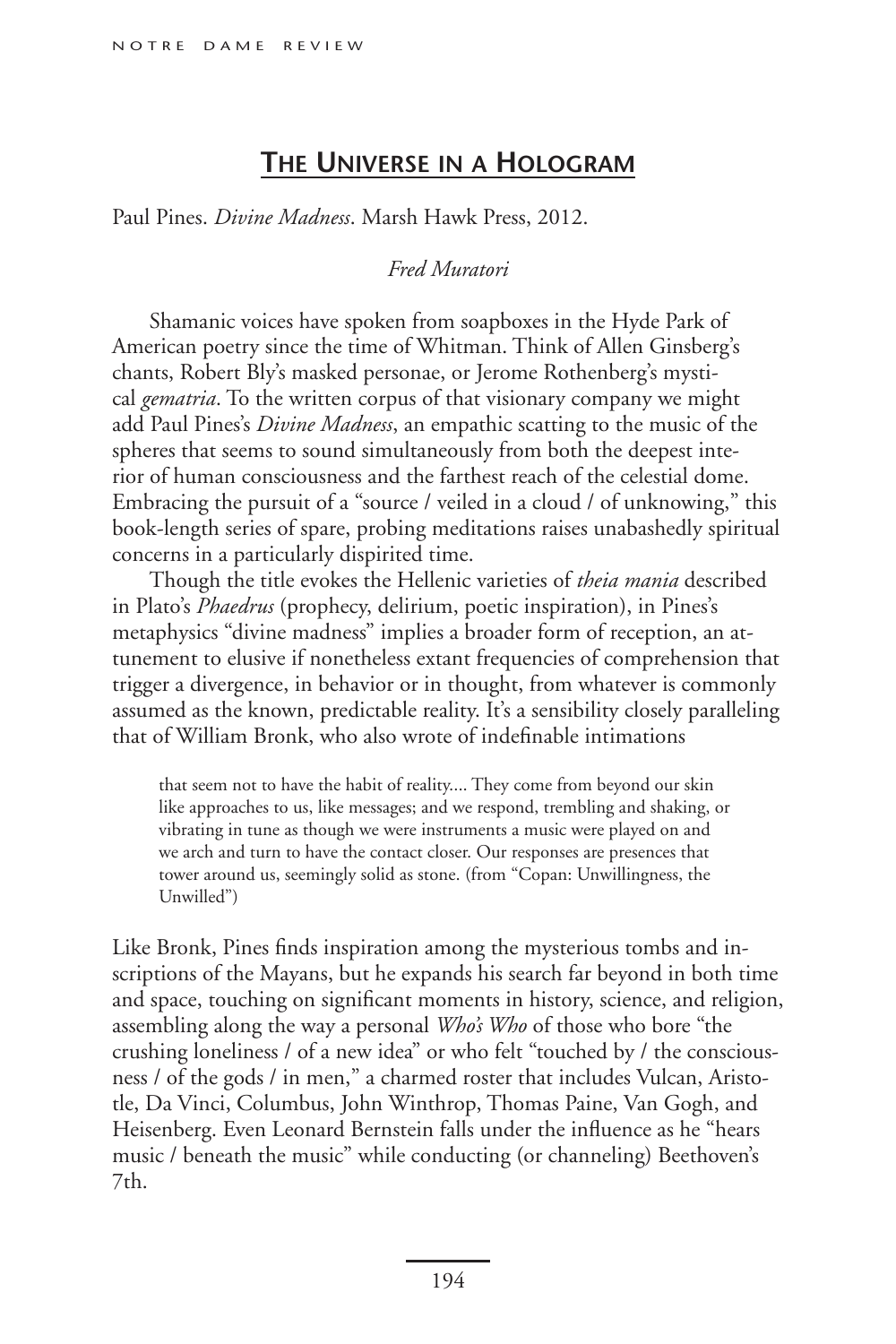The poet's emphasis on figures who in some way were compelled to energize the scientific, social, or political thought of their times into alternative paths of action may explain the lack of poets among his complement of nonconformists, and certainly one could argue persuasively for the admission of Susan B. Anthony, Virginia Woolf, and Marie Curie, among other female iconoclasts, to what is clearly and consciously a men's club. But then the ancient civilization at Palenque, the Athenian Academy, Massachusetts Bay Colony, the deck of the Santa Maria, were literally men's worlds, and Pines appears to suggest that a void in the construction of male identity, a spiritual emptiness ("the desert is a man's landscape"), drives the (largely Western) project of exploration and acquisition, the search for what is necessary but necessarily unknowable:

we are driven to fill ourselves like hollow gourds with water grain wine as if to eliminate the emptiness into which we pour our grief

In examining the nature of this absence, Pines draws analogies between abandoned sons (e.g., Telemachus) and the deist concept of an Absent One—a god or god-like entity whose withdrawal has left humankind with an "unfathered destiny" or who, "afraid of so much power / in the hands of so / much hunger," has jealously submerged "a gift / of sight beyond time / and space" so deeply within the brain that some are driven by an unconscious quest for modes of living and understanding far removed from those their normative societies would approve, as if something in the design of human sensibility had gone awry and needed correction by a divine intervention that—rather than descending from above—would emerge from within.

Reading the Book of Nature on a sensory level remains critical to rational apprehension of the physical universe, just as it was for Aristotle, but for Pines nature is

a book best read by the inner eye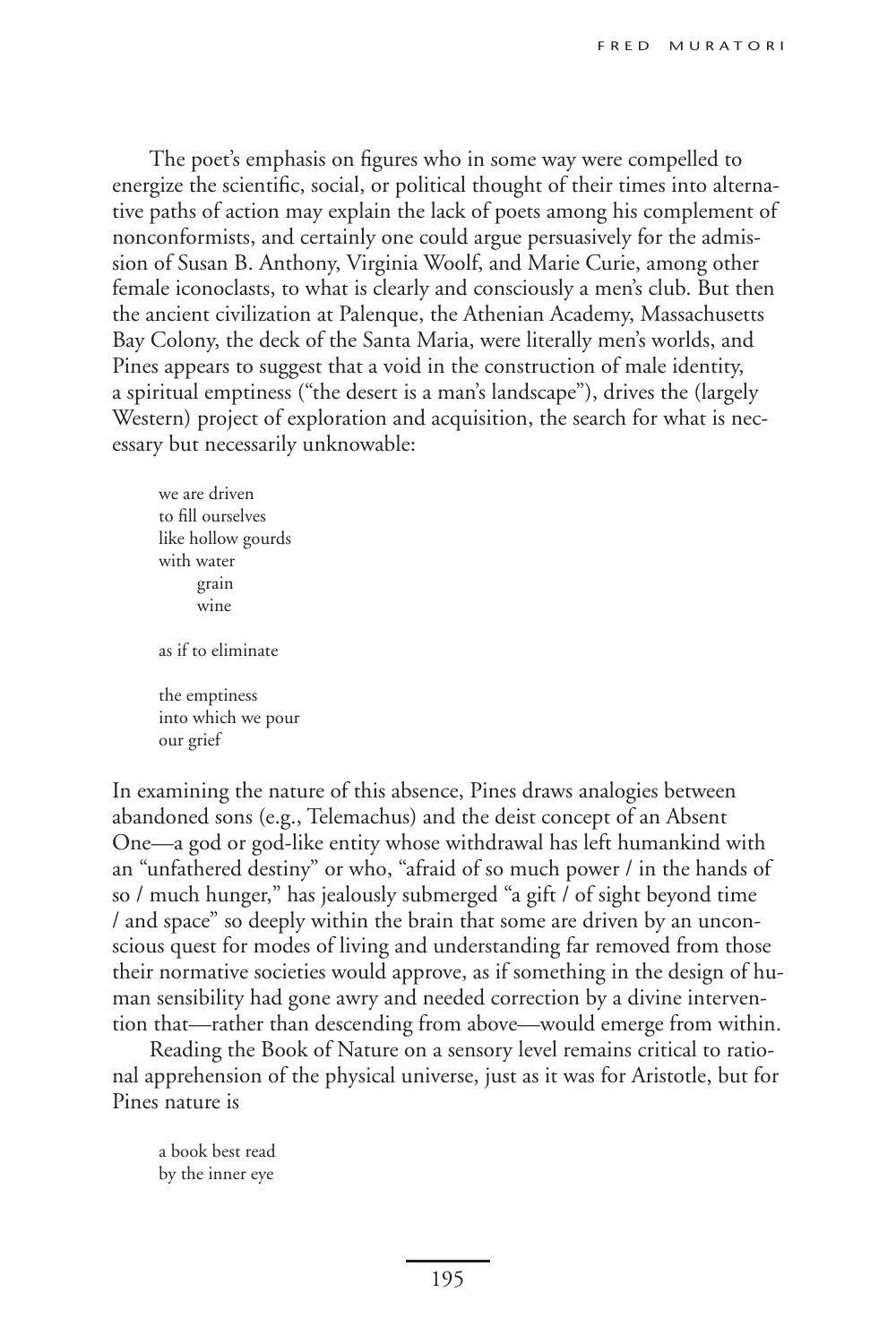that connects us to the other in ourselves

The outer world reflects human perception back on itself ("that wilderness / in which we meet // ourselves / in search of ourselves") in a paradoxically reciprocal relationship that may well be endless, particularly as the connection between subject and object grows more and more indistinct. *Divine Madness* teems with such contradictions and paradoxes, but they seem hard-won through the process of rigorous thought, not simply gratuitous or clever. Again evoking the spirit of William Bronk, Pines recognizes the difficulty of even defining a real world against which human experience could be measured, proposing that the "gods" who conceal our secrets are self-denying inventions:

We create our world but hide the knowledge of it from ourselves for whom it is meant

In using the present tense of *create*, the poet regards both human consciousness and the physical universe as Promethean and continually self-renewing, shifting the very foundations of our perceptions as we attempt "to navigate / the world as it forms around us."

Readers who grow impatient with ambiguity should be advised that *Divine Madness* is a Möbius strip of unresolved differences, a will-o'-the-wisp of alluring images and insights leading, as it must, to recurrent aporia ("the universe / a hologram / nested in / a hologram"), but in its airy, complex architecture, striking if frugally dispensed imagery, and unexpected intimacies, Pines's thoughtful enterprise mirrors the winding, seductive search for abstract truth itself. Certain repeated phrases ("ourselves / in search of ourselves") serve as threads to conceptually bind each individual poem to all the others so that the effect is something like that of a lyrical, theological discourse uninhibited by doctrine and tempered with healthy doses of spontaneous revision, uncertainty, and self-doubt.

The concluding poem, the only one written in first person singular, may be the most enigmatic of all. Whether it addresses us in the voice of an external God or (more probably) the collective interior voice of humankind, the effect is poignant, laden with an absolute, if ironic, loneliness: "*I who have spoken the world / Find myself with no one / To talk to.*" How appropri